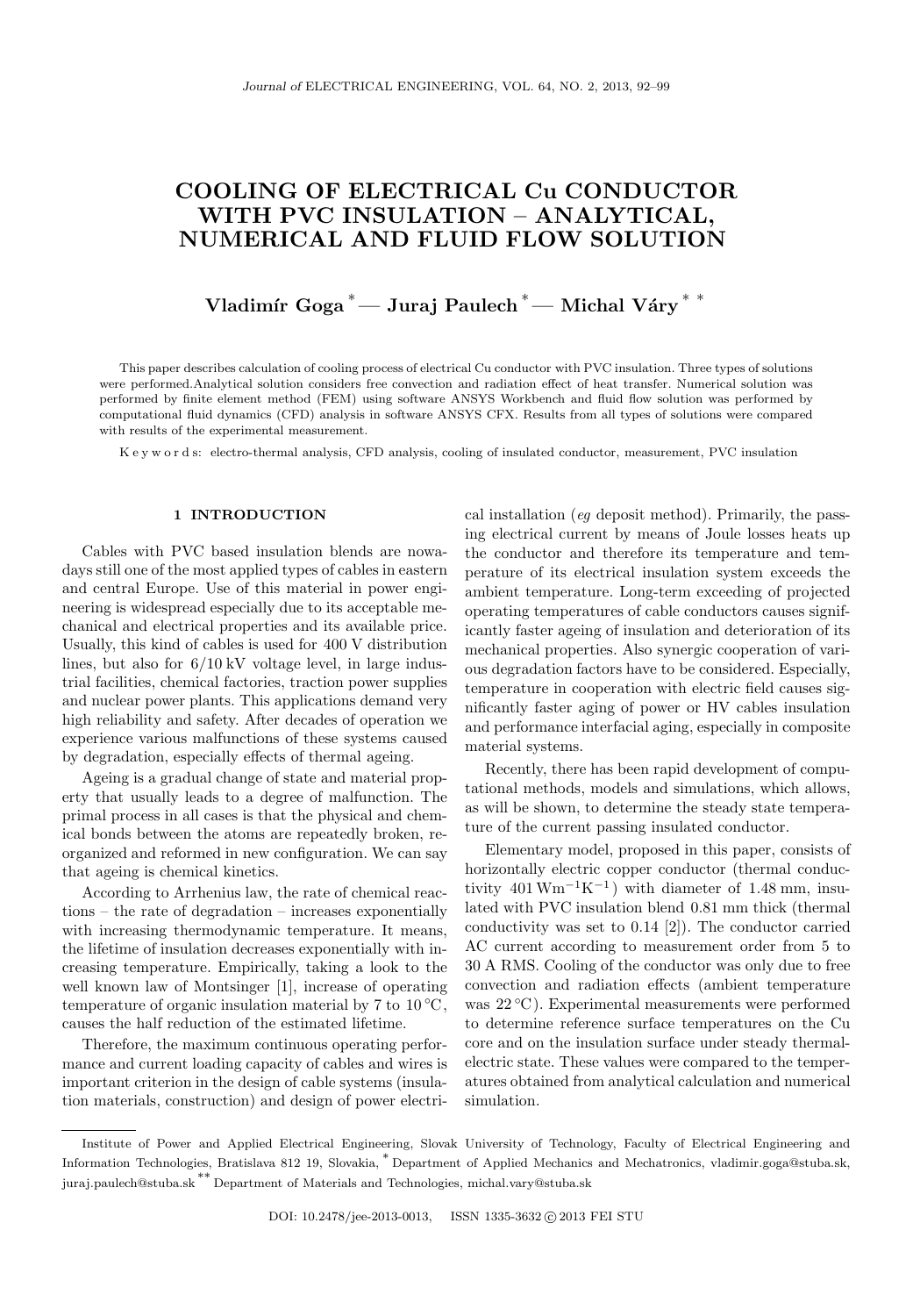

Fig. 1. Geometry and boundary conditions of insulated conductor

## 2 ANALYTICAL SOLUTION

Analytical solution outcomes from Fourier differential equation of thermal conductivity that was extended by radiation and free convection effect [3]. Convection coefficient was calculated according to criterion equations and it was set up as temperature dependent variable. Boundary conditions were Joule heat generated in conductor by electric losses, radiation and convection conditions on insulation surface. Finally, Cu core and PVC insulation temperature of the conductor was calculated.

## Nomenclature

- c specific heat  $(Jkg^{-1}K^{-1})$
- $c_p$  specific heat (constant pressure)  $(\text{Jkg}^{-1}\text{K}^{-1})$
- $C$  integration constant
- g gravity  $(ms^{-2})$
- $Gr$  Grashoff number  $(-)$
- $I$  electric current  $(A)$
- $L$  characteristic dimension  $(m)$
- $Nu$  Nusselt number  $(-)$
- $Nu0$ Nusselt number (starting value)  $(-)$
- $Pr$  Prandtl number  $\lceil \rceil$
- $r$  radius  $(m)$
- R resistivity  $(\Omega)$
- $Ra$  Rayleigh number  $(-)$
- S cross-section area  $(m^2)$
- t surface temperature  $({}^{\circ}C)$
- T surface temperature (K)
- $t_{\rm amb}$  ambient temperature ( $°C$ )
- $t_{\rm amb}$  ambient temperature  $(K)$
- $\Delta T$  difference of temperatures (K)
- V volume  $(m^3)$
- $\alpha$  convective heat transfer coefficient (Wm<sup>-2</sup>K<sup>-1</sup>)
- $\beta$  expansion coefficient  $(K^{-1})$
- $\varepsilon$  emissivity  $(-)$
- $\lambda$  thermal conductivity (Wm<sup>-1</sup>K<sup>-1</sup>)
- $\mu$  dynamic viscosity (Nsm<sup>-2</sup>)
- $\nu$  kinematic viscosity  $(m^2s^{-1})$
- $\rho$  density (kgm<sup>-3</sup>)  $\rho_e$  electric resistivity ( $\Omega$ m) Stephan-Boltzman constant  $(5.6704 \times 10^{-8} Wm^{-2}K^{-4})$  $\tau$  time (s)  $\varphi$  heat flux from surface (Wm<sup>-2</sup>)  $\varphi_K$  heat flux for convection (Wm<sup>-2</sup>)  $\varphi_R$  heat flux for radiation (Wm<sup>-2</sup>)
- $\Phi_V$  generated heat (Wm<sup>-3</sup>)

General equation for heat transfer in solid materials is called Fourier-Kirchhoff law

$$
\frac{\partial t}{\partial \tau} = \frac{\lambda}{c\rho} \nabla^2 t + \frac{\Phi_V}{c\rho} \,. \tag{1}
$$

For steady state temperature does not depend on time

$$
\frac{\partial t}{\partial \tau} = 0. \tag{2}
$$

Applying (2) into the (1) we obtain Poisson equation

$$
\nabla^2 t = -\frac{\Phi_V}{\lambda} \,. \tag{3}
$$

Our conductor that carries the electric current is horizontally arranged cylinder, so it is necessary to transform (3) into the cylindrical coordinate system

$$
\frac{\mathrm{d}^2 t}{\mathrm{d}r^2} + \frac{1}{r} \frac{\mathrm{d}t}{\mathrm{d}r} = -\frac{\Phi_V}{\lambda} \,. \tag{4}
$$

Solution of this second-order differential equation for unknown temperature has form

$$
t = -\frac{\Phi_V}{\lambda} \frac{r^2}{4} + C_1 \ln(r) + C_2.
$$
 (5)

The cross-section area of Cu core of conductor is solid circle therefore  $r$  goes from 0 to final radius  $r1$  so term containing  $\ln(r)$  has to be eliminated. We determine integration constant for Cu core  $C_1 = 0$ . Then (5) changes into (6) for surface temperature of Cu core

$$
t_1 = -\frac{\Phi_V c_u}{\lambda_{Cu}} \frac{r_1^2}{4} + C_2, \tag{6}
$$

where  $\Phi_{V C_u}$  is heat generated in Cu core due to Joule losses.

Heat transfer from general surface is described by Fourier law

$$
\varphi = -\lambda \operatorname{grad}(t) = -\lambda \frac{\mathrm{d}t}{\mathrm{d}r} \,. \tag{7}
$$

In our case for Cu core surface it is

$$
\varphi_1 = -\lambda_{\rm Cu} \left(\frac{\mathrm{d}t}{\mathrm{d}r}\right)_{r=r_1} \tag{8}
$$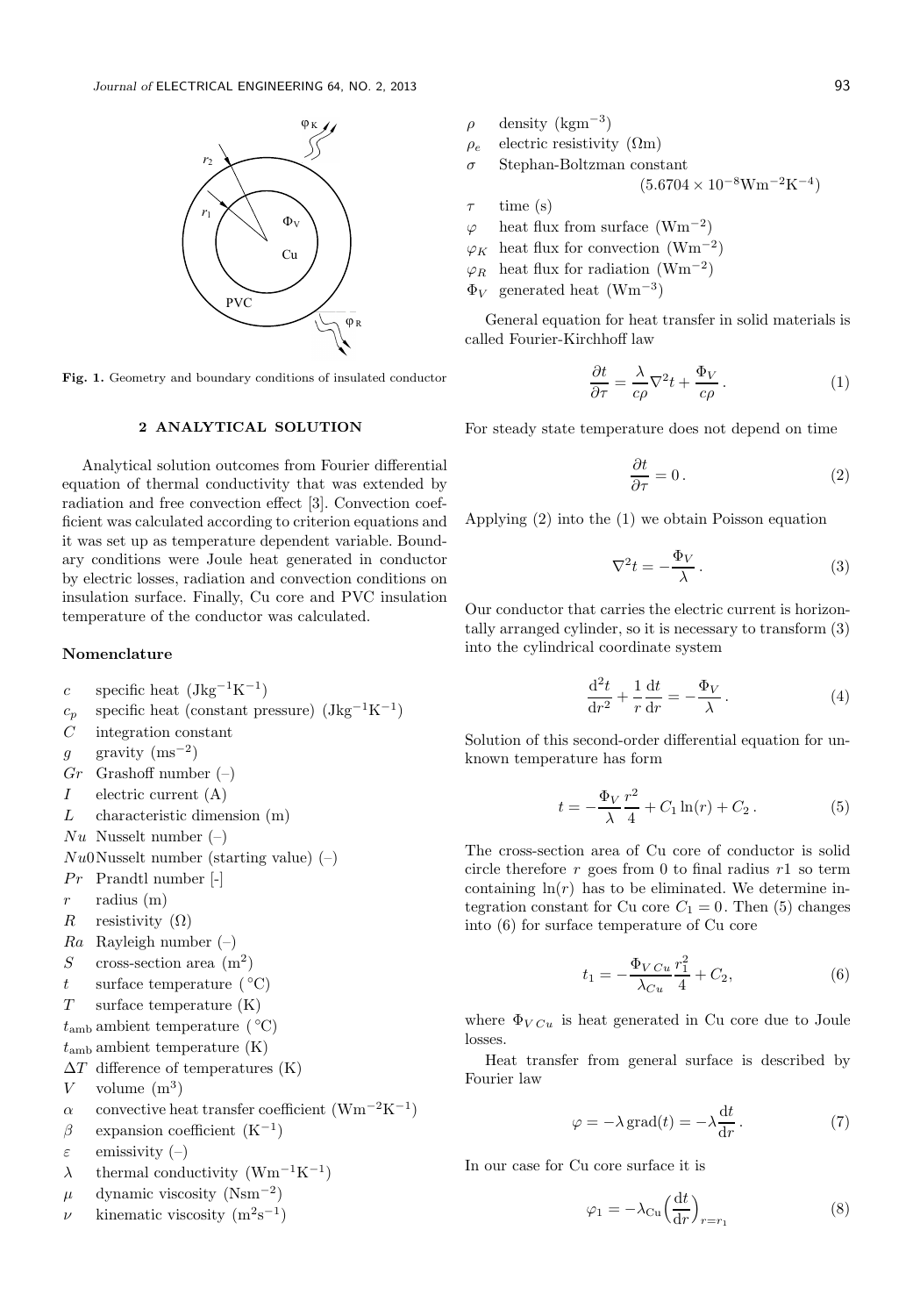Applying (6) into (8) we obtain heat flux from Cu core into the PVC insulation

$$
\varphi_1 = \Phi_V c_u \frac{r_1}{2} \,. \tag{9}
$$

According to (5) for ring shape of PVC insulation we obtain formula for temperature  $\bar{t}$  of PVC

$$
\bar{t} = -\frac{\Phi_{V\,PVC}}{\lambda_{PVC}} \frac{r^2}{4} + \bar{C}_1 \ln(r) + \bar{C}_2 \tag{10}
$$

where  $Phi_{VPC}$  is heat generated in PVC insulation which equals to zero of course. Considering this fact we get the result for derivation of equation (10)

$$
\frac{\mathrm{d}\bar{t}}{\mathrm{d}r} = \frac{\bar{C}_1}{r} \tag{11}
$$

where  $\bar{C}_1$  is integration constant for PVC part.

Applying (11) into the (7) we obtain heat fluxes on inner  $\bar{\varphi}_1$  and outer  $\bar{\varphi}_2$  surface of PVC insulation

$$
\bar{\varphi}_1 = -\lambda_{\text{PVC}} \frac{\bar{C}_1}{r_1}, \quad \bar{\varphi}_2 = -\lambda_{\text{PVC}} \frac{\bar{C}_1}{r_2}. \tag{12}
$$

According to our model (see Fig. 1) we consider equality between heat flux on Cu core surface and heat flux on inner surface of PVC insulation, that means (9) equals (12). Then we can calculate  $\bar{C}_1$ 

$$
\bar{C}_1 = -\Phi_{VCu} \frac{r_1^2}{2\lambda_{\text{PVC}}}.
$$
\n(13)

Applying (13) back to (12) we get heat flux for outer surface of PVC insulation

$$
\bar{\varphi}_2 = \Phi_{V\,Cu} \frac{r_1^2}{2r_2} \,. \tag{14}
$$

This heat flow is defined by sum of convective and radiation heat flows from conductor surface. For convection it is in general

$$
\varphi_K = \alpha (t - t_{\rm amb}) \tag{15}
$$

and for radiation

$$
\varphi_R = \varepsilon \sigma \left( T^4 - T_{\text{amb}}^4 \right). \tag{16}
$$

Our boundary condition for surface of conductor is

$$
\bar{\varphi}_2 = \varphi_K + \varphi_R. \tag{17}
$$

After some math operations using equations (14–17) we get iterative rule for calculation surface temperature of conductor (indices  $[i]$ ,  $[i+1]$  represent iterative steps)

$$
t_{2[i]} = \frac{\Phi_{V\,Cu}}{2\alpha} \frac{r_1^2}{r_2} - \frac{T_{2[i-1]}^4 - T_{\text{amb}}^4}{\alpha} t_{\text{amb}} \,. \tag{18}
$$

From (10) with consideration  $\Phi_{VPVC} = 0$  we get general equation for temperature

$$
\bar{t} = \bar{C}_1 \ln(r) + \bar{C}_2. \tag{19}
$$

Applying (13) into (19) we get temperatures for inner and outer PVC surfaces

$$
\bar{t}_1 = -\Phi_V c_u \frac{r_1^2}{2\lambda_{\text{PVC}}} \ln(r_1) + \bar{C}_2 ,
$$
\n
$$
\bar{t}_2 = -\Phi_V c_u \frac{r_1^2}{2\lambda_{\text{PVC}}} \ln(r_2) + \bar{C}_2 .
$$
\n(20)

Solving this system of equations with help of (18) we calculate integration constant  $\bar{C}_2$  and then we can finally write equation for temperature on Cu – PVC interface

$$
\bar{t}_1 = -\frac{\Phi_V c_u r_1^2}{2\lambda_{\text{PVC}}} [\ln(r_1) + \ln(r_2)] + \bar{t}_2. \tag{21}
$$

Heat generated in conductor  $\Phi_{VCu}$  is calculated according to Joule heat looses in Cu core, so it is necessary to calculate resistance of the conductor

$$
R = \rho_e \frac{L}{S} \,. \tag{22}
$$

Resistivity is temperature depended variable. For cooper conductor ( $\rho_{e,20}$  ∘C = 1.69 × 10<sup>-8</sup>Ωm [4]) we obtained temperature dependency in this form [4, 8]

$$
\rho_e = 7.2875 \times 10^{-11} t + 1.5483 \times 10^{-8} \, (\Omega \text{m}). \tag{23}
$$

Then heat generated in conductor is

$$
\Phi_{VCu} = \frac{RI^2}{V} = \frac{\rho_e I^2}{\pi^2 r_1^4}.
$$
\n(24)

Calculation of convective heat transfer coefficient is more complicated. Convective heat transfer coefficient is calculated according to empirical equation based on Nusselt number and it is temperature dependent variable

$$
\alpha = \frac{Nu\lambda_{air}}{L} = f(t). \tag{25}
$$

Characteristic dimension for horizontal cylinder of diameter D is [5]

$$
L = \pi \frac{D}{2} \,. \tag{26}
$$

Nusselt number is the ratio of convective to conductive heat transfer across the boundary and it is calculated using next equations [5]

$$
Nu_0 = 0.36\pi,
$$
  
\n
$$
Nu = \left[Nu_0^{\frac{1}{2}} + Ra^{\frac{1}{6}}\left(\frac{f(Pr)}{300}\right)^{\frac{1}{6}}\right]^2,
$$
  
\n
$$
f(Pr) = \left[1 + \left(\frac{0.5}{Pr}\right)^{\frac{9}{16}}\right]^{-\frac{16}{9}}.
$$
\n(27)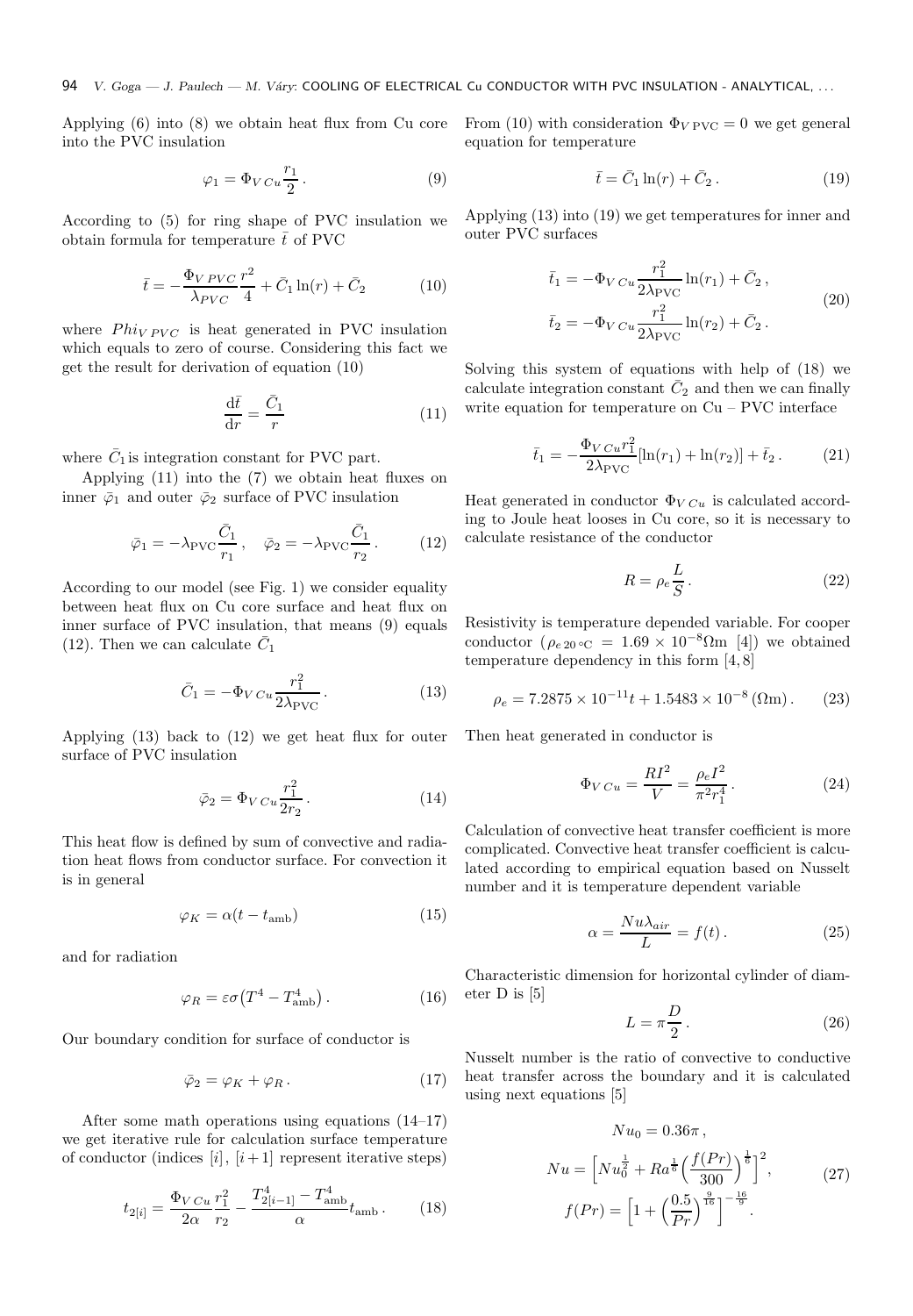

Fig. 2. Calculated and approximated values of  $\alpha$ 



Fig. 3. Mesh (left), temperature (right) of the conductor

Table 1. Air properties for  $t = 20 °C$ 

|  |  | $c_{pair}(Jkg^{-1}K^{-1})$ $Pr(-)$ $\beta_{air}(K^{-1})$ $\mu_{air}(Nsm^{-2})$ $\nu_{air}(m^{2}s^{-1})$ $\lambda_{air}(Wm^{-1}K^{-1})$ $\rho_{air}(kgm^{-3})$ |       |
|--|--|---------------------------------------------------------------------------------------------------------------------------------------------------------------|-------|
|  |  | $1.007 \times 10^3$ 0.7083 $3.43 \times 10^{-3}$ $1.811 \times 10^{-5}$ $1.527 \times 10^{-5}$ $2.589 \times 10^{-2}$                                         | 1.186 |

Table 2. Surface temperatures — analytical solution

|    | $t_{\text{analytical Cu}}($ | $t_{\text{analytical PVC}}$ |
|----|-----------------------------|-----------------------------|
| 5  | 23.58                       | 23.37                       |
| 10 | 28.16                       | 27.31                       |
| 15 | 35.52                       | 33.53                       |
| 20 | 45.62                       | 41.94                       |
| 25 | 58.67                       | 52.64                       |
| 30 | 75.09                       | 65.87                       |

The Rayleigh number is defined as the product of the Grashof number, which describes the relationship between buoyancy and viscosity within a fluid, and the Prandtl number, which describes the relationship between momentum diffusivity and thermal diffusivity. Hence, the Rayleigh number itself may also be viewed as the ratio of buoyancy and viscosity forces times the ratio of momentum and thermal diffusivities. For free convection around horizontally arranged cylindrical conductor these equations are

$$
Ra = Gr Pr, \ Gr = \frac{g\beta_{air}\Delta TL^3}{\nu_{air}^2}, \ Pr = \frac{c_{pair}\mu_{air}}{\lambda_{air}}.
$$
 (28)

Air kinematic viscosity is based on dynamic viscosity and density of air and all these material properties including air thermal conductivity are temperature dependent variables

$$
\nu_{air} = \frac{\mu_{air}}{\rho_{air}}.
$$
\n(29)

Air properties for  $t = 20$  °C are presented in Tab. 1.

Temperature dependencies for these air properties were calculated for specified temperature range 22–127◦C. According to (25) convective heat transfer coefficient was calculated as temperature dependent variable. Approximation function for  $\alpha_{\text{approx}}$  was obtained as (see Fig. 2)

$$
\alpha_{\rm approx} = 5.84 \ln(t) - 3.305. \tag{30}
$$

Table 3. Surface temperatures — numerical solution

|    | $t_{\text{E-T Cu}}$ | $t_{\text{E-TPVC}}($ |
|----|---------------------|----------------------|
| 5  | 23.56               | 23.35                |
| 10 | 28.15               | 27.30                |
| 15 | 35.55               | 33.56                |
| 20 | 45.66               | 41.98                |
| 25 | 58.75               | 52.70                |
| 30 | 75.19               | 65.96                |

Next unknown parameter in (18), that describes conductor surface temperature, is coefficient of emissivity  $\varepsilon$ . For our case the value of emissivity was chosen in accordance to [6] for yellow-green PVC insulation  $\varepsilon = 0.62$ . Finally boundary conditions for our model are:

- $\bullet$  electric current  $I$ ,
- free convection defined with convective heat transfer coefficient  $\alpha = \alpha(t)$  and ambient temperature  $t_{\rm amb} =$  $22 \text{ °C}$ ,
- radiation effect with emissivity  $\varepsilon = 0.62$ ,
- considered infinite length of conductor.

Now it is possible to calculate iterative rule (18) for conductor surface temperature and equation (21) for Cu core surface temperature for chosen range of electric currents. These calculations were performed in software Mathematica [7]. Results are in Tab. 2.

# 3 NUMERICAL SOLUTION –– ELECTRO–THERMAL ANALYSIS

To obtain numerical solution ANSYS Workbench program [8] was used, where steady-state electro-thermal (abbr. E-T) simulation was performed. The model and all boundary conditions were created according to the analytical solution. Material properties of Cu core and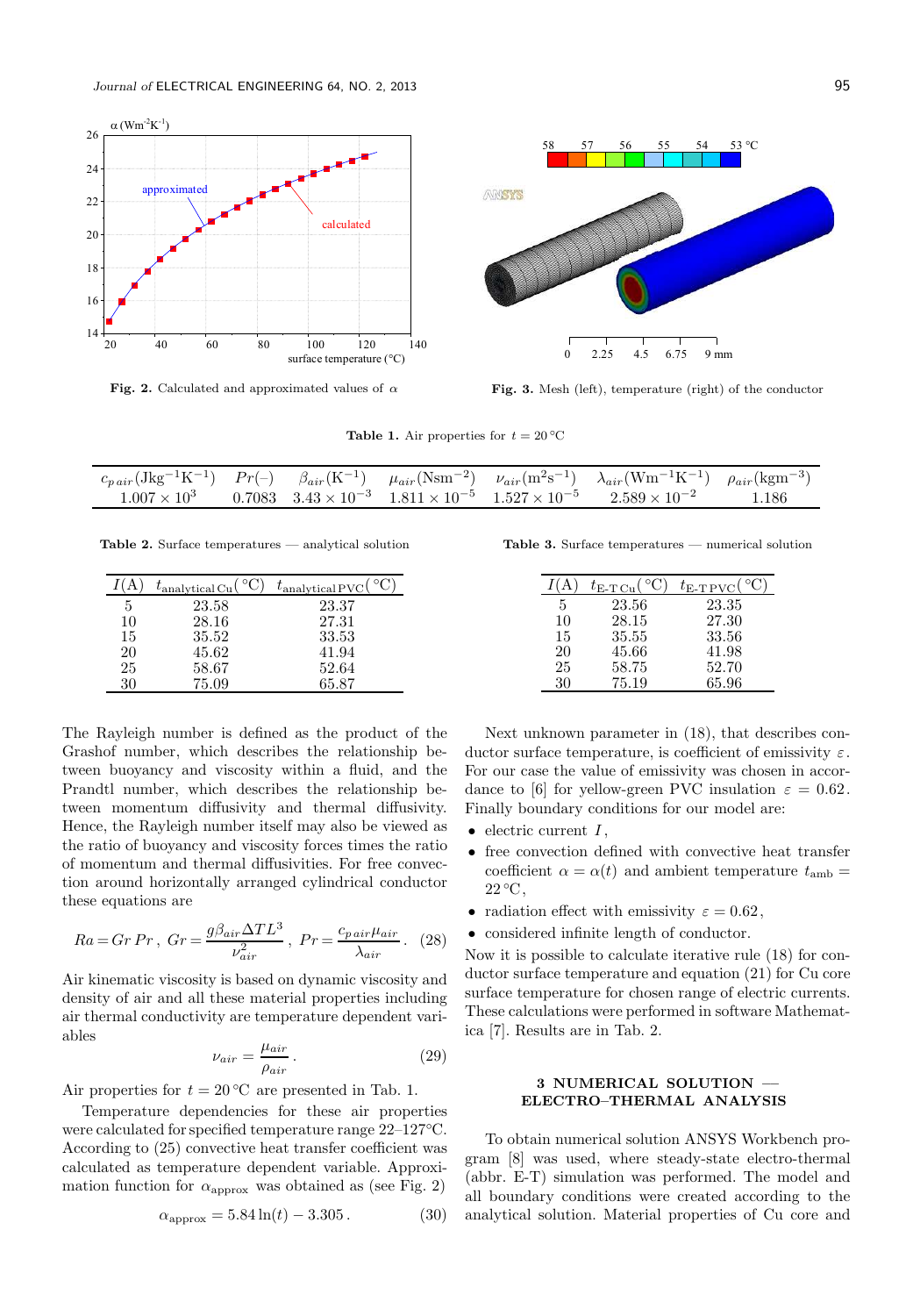

Fig. 4. Conductor position in the air area



Fig. 5. Mesh for CFX model

convective heat transfer coefficient were set as temperature dependent variables. Material properties of PVC were considered as temperature independent. Mesh of finite electro-thermal 3D elements was created in the same software, see Fig. 3. Surface temperatures of the Cu core and PVC insulation were obtained directly from the software, see Fig. 3. Results from this numerical solution are in Tab. 3.

## 4 FLUID FLOW SOLUTION ––– CFX ANALYSIS

Fluid flow analysis was performed in software ANSYS CFX [9]. Geometry for the model:

- air area around the conductor: block with dimensions  $2000 \times 3000 \times 1$  mm (this area represents room with the conductor, thickness 1 mm is due to symmetry boundary condition mentioned below),
- conductor geometry: Cu core is represented by cylinder with diameter 1.48 mm and PVC insulation is ring with inner diameter 1.48 mm and outer diameter 3.1 mm, both have length 1 mm,
- position of conductor:  $a = 1100$  mm, see Fig. 4.

We need to create mesh of volume elements in the air area. The mesh around the conductor surface and walls must be very fine (called inflation) because of near-wall boundary flow has to be modeled, see Fig. 5. Meshes for solid parts were also created. Final number of elements was 188 446.

Boundaries of the air area were set as adiabatic walls. Air properties were chosen according to ANSYS CFX material library. The model was set up to solve free convection.

The body of conductor itself was modeled also. Joule heat generation was considered in Cu core. The reason why the thickness of the model is only 1 mm is that there are symmetry conditions on the front and back surface of the model. That means the model itself represents infinite region in this direction (infinite length of the conductor).

The simulation was calculated as steady-state analysis using cluster computer  $16 \times 4.4$  GHz cores, 64 GB of RAM. Iterative solution took approximately 10 hours for every load step (number of iterations approx. 15 000 ).

Cooling of conductor by free convection is shown in Fig. 6. Figure 7 shows inconstant values of convective heat transfer coefficient (in previous solutions it was considered as constant value for given temperature) on conductor surface calculated in CFX for loading current 25 A. Final surface temperature of the conductor was obtained as average temperature on the conductor surface, see Fig. 8. But this average temperature is not constant value during fictive iteration time (real behavior of air flow around conductor is oscillating transient stream, called von Kármán stream  $[10, 11]$ , therefore the average temperature was obtained according to chosen number of iterations at the end of simulation, see Fig. 9. Final results of surface temperatures are in Tab. 4.

Table 4. Surface temperatures — fluid flow solution

|    |       |       | $t_{\text{CFX Cu}}$ $t_{\text{CFX PVC min}}$ $t_{\text{CFX PVC max}}$ $t_{\text{CFX PVC ave}}$ |       |
|----|-------|-------|------------------------------------------------------------------------------------------------|-------|
| 5  | 24.18 | 23.90 | 24.01                                                                                          | 23.96 |
| 10 | 29.40 | 28.36 | 28.69                                                                                          | 28.52 |
| 15 | 37.44 | 35.22 | 35.87                                                                                          | 35.47 |
| 20 | 48.77 | 44.59 | 45.86                                                                                          | 45.04 |
| 25 | 63.34 | 56.38 | 58.60                                                                                          | 57.28 |
| 30 | 81.06 | 70.60 | 74.01                                                                                          | 71.85 |

Table 5. Surface temperatures — measurement

|    | $t_{\rm measure\,Cu}$<br>C) | $t_{\rm measure\,PVC}$<br>∘C) |
|----|-----------------------------|-------------------------------|
| 5  | 23.9                        | 23.5                          |
| 10 | 29.3                        | 28.5                          |
| 15 | 37.4                        | 36.1                          |
| 20 | 47.5                        | 45.8                          |
| 25 | 62.6                        | 60.0                          |
| 30 | 80.1                        | 75.2                          |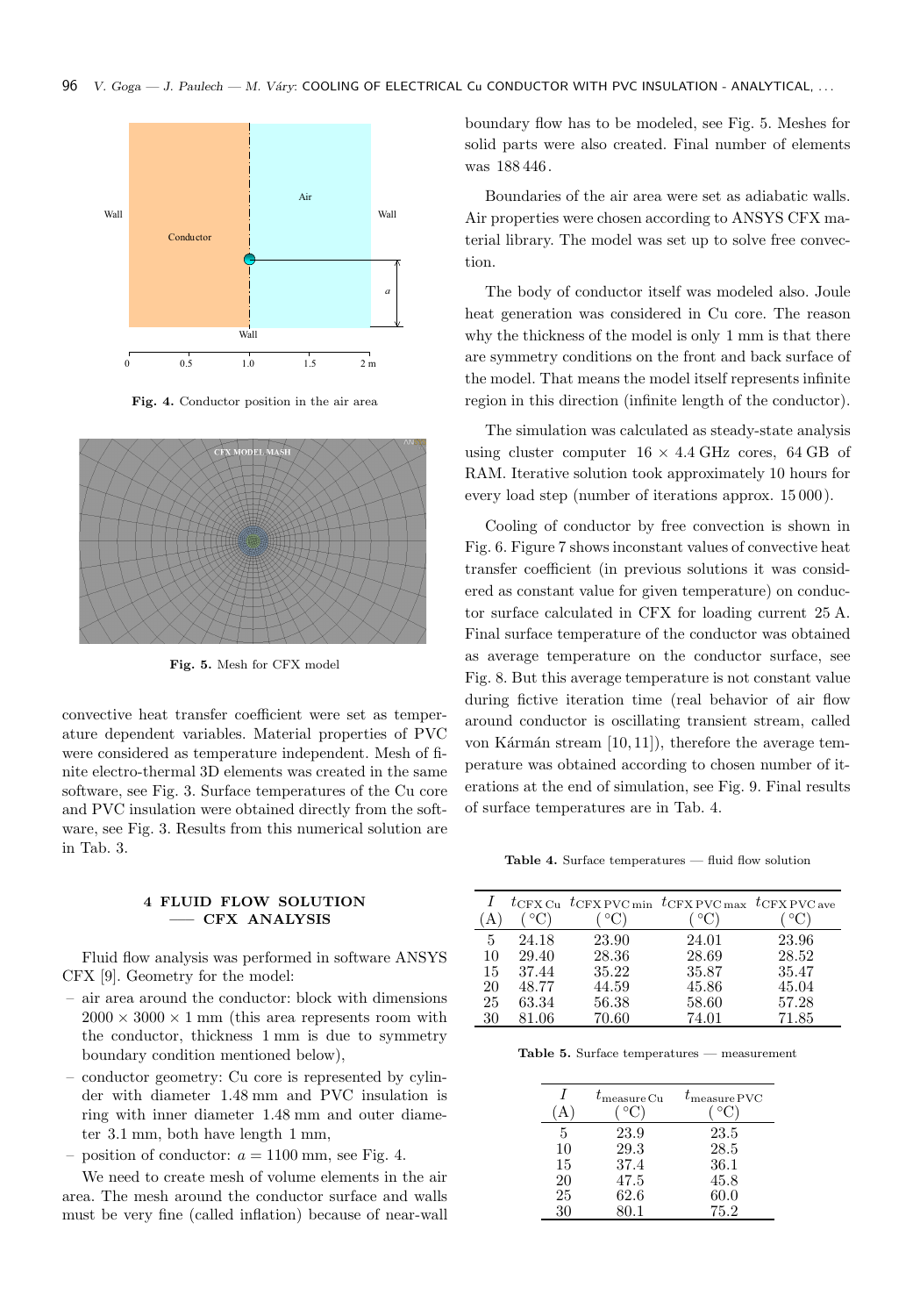

Fig. 6. Air temperature around conductor (left) and air velocity (right) – ANSYS CFX



63.343 58.603 58.05 63.340 57.49 63.337 63.333 56.94 AMSYS 63.330 °C 56.38 °C

Fig. 7. Convective heat transfer coefficient (loading current 25 A)



Fig. 9. Temperature changes on conductor surface during iterative process

5 EXPERIMENTAL MESUREMENT

The experimental results proposed in this paper were achieved by loading characteristic measurements for horizontal Cu conductor, diameter 1.48 mm, with PVC blend

Fig. 8. Temperature (loading current  $25$  A) – surface of Cu core (left) and outer surface of PVC insulation (right)

insulation, 0.81 mm thick. Current in the measurement circuit (5, 10, 15, 20, 25 and 30 Amps AC) was regulated by autotransformer (AT) and current transformer (PT) (see Fig. 10 for connection details) and measured by analog ammeter  $(A)$  (precision  $0.5\%$ ). Conductor surface temperatures under insulation and on the PVC insulation surface were measured by K-type thermocouple and real time logged into computer by Fluke 289 multimeter (MT) and support logging software Fluke View Forms (PC), see Fig. 11. Time logging interval was set to 5 seconds. Temperature measurement precision was 0.5 %. Ambient temperature during measurement was 22 ◦C. Results from measurement are in Tab. 5.

### 6 DISCUSSION

Figures 12 and 13 show calculated and measured surface temperatures of conductor in graphic form. In Tabs. 6 and 7 there are differences of temperature for the individual solutions in comparison to experimental results. There are approximately the same results of temperatures for analytical and numerical (electro-thermal) solution for Cu core and PVC insulation. But these results are much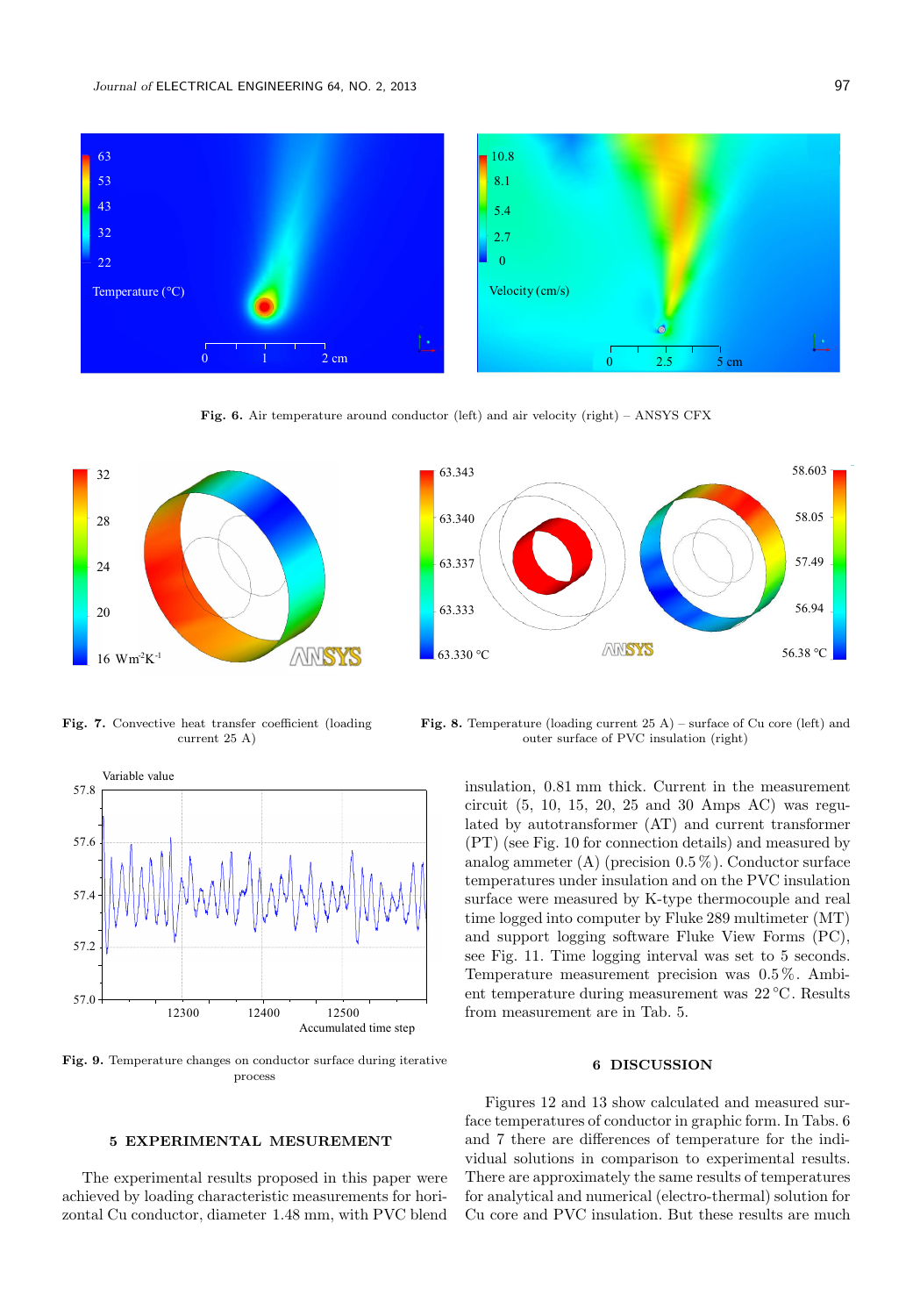|    | $t_{\text{measure}}$ | $\Delta t$ <sub>analytical</sub> |      | $\Delta t_{\text{E-T}}$ $\Delta t_{\text{CFX}}$ |
|----|----------------------|----------------------------------|------|-------------------------------------------------|
| А  | $\rm ^{\circ}C)$     | $\%$                             | $\%$ | %)                                              |
| 5  | 23.9                 | 1.34                             | 1.42 | $-1.17$                                         |
| 10 | 29.3                 | 3.89                             | 3.92 | $-0.34$                                         |
| 15 | 37.4                 | 5.02                             | 4.95 | $-0.11$                                         |
| 20 | 47.5                 | 3.96                             | 3.87 | $-2.67$                                         |
| 25 | 62.6                 | 6.28                             | 6.15 | $-1.18\,$                                       |
| 30 | 80.1                 | 6.25                             | 6.13 | $-1.20$                                         |

Table 6. Differences of Cu core surface temperatures for the individual solutions in compare with experimental results



Fig. 10. Schematic illustration of the experimental setup

more different in comparison with measurement or results of fluid flow solution.

Analytical and numerical solutions consider identical and constant convection heat transfer around the conductor what is not correct in physical point of view. Air around the conductor is heated and therefore it flows around conductor with different velocities (see Fig. 6) and causes different heat drain around the conductor surface (inconstant convective heat transfer coefficient, see Fig. 7). CFX analysis considers effect of air flow and its results correspond much better with experimental measurement. CFX disadvantage is hardware- and timeintensiveness and therefore the results from other two solutions can be acceptable for such simple problems like this particular problem is. But CFX great advantage is its automatic calculation of convective heat transfer coefficient, which calculation is problematic if the solid geometry is complicated.

## 7 CONCLUSION

In this paper the complex analysis of loaded horizontal electrical Cu conductor with PVC insulation cooling process was performed. Results of analytical solution, considering free convection and radiation effect of heat transfer, numerical solution by finite element method (FEM) and fluid flow solution by computational fluid dynamics (CFD) analysis were compared with experimental data.

The best compliance of results was achieved by the robust solution is CFD analysis, because there is no need to build analytical equations and calculate convective

Table 6. Differences of Cu core surface temperatures for the individual solutions in compare with experimental results

|    | $t_{\text{measure}}$ | $\Delta t$ <sub>analytical</sub> | $\Delta t_{\text{E-T}}$ | $\Delta t_{\textrm{CFX ave}}$ |
|----|----------------------|----------------------------------|-------------------------|-------------------------------|
|    |                      | 40                               |                         |                               |
| 5  | 23.5                 | 0.55                             | 0.64                    | $-1.96$                       |
| 10 | 28.5                 | 4.18                             | 4.21                    | $-0.07$                       |
| 15 | 36.1                 | 7.12                             | 7.04                    | 1.75                          |
| 20 | 45.8                 | 8.43                             | 8.34                    | 1.66                          |
| 25 | 60.0                 | 12.27                            | 12.17                   | 4.53                          |
| 30 | 75.2                 | 12.41                            | 12.29                   | 4.45                          |

heat transfer coefficient. Solving process is relatively more hardware- and time-intensive than ANSYS Workbench solution, though.



Fig. 11. Time evolution of conductor temperature and insulation surface temperature (loading currents: 5, 10, 15, 20, 25, 30 A



Fig. 12. Graph of Cu core surface temperatures

The advantages of this approach are in the possibility of optimization of given issue. Currently, this approach, based on diagnostic measurement input data, can be used for thermal field simulations in cables and electric machines, which results can be used for faulty states and spots evaluation and life time predictions.

It is important to mention that this computational approach may also have limited application and relevance of